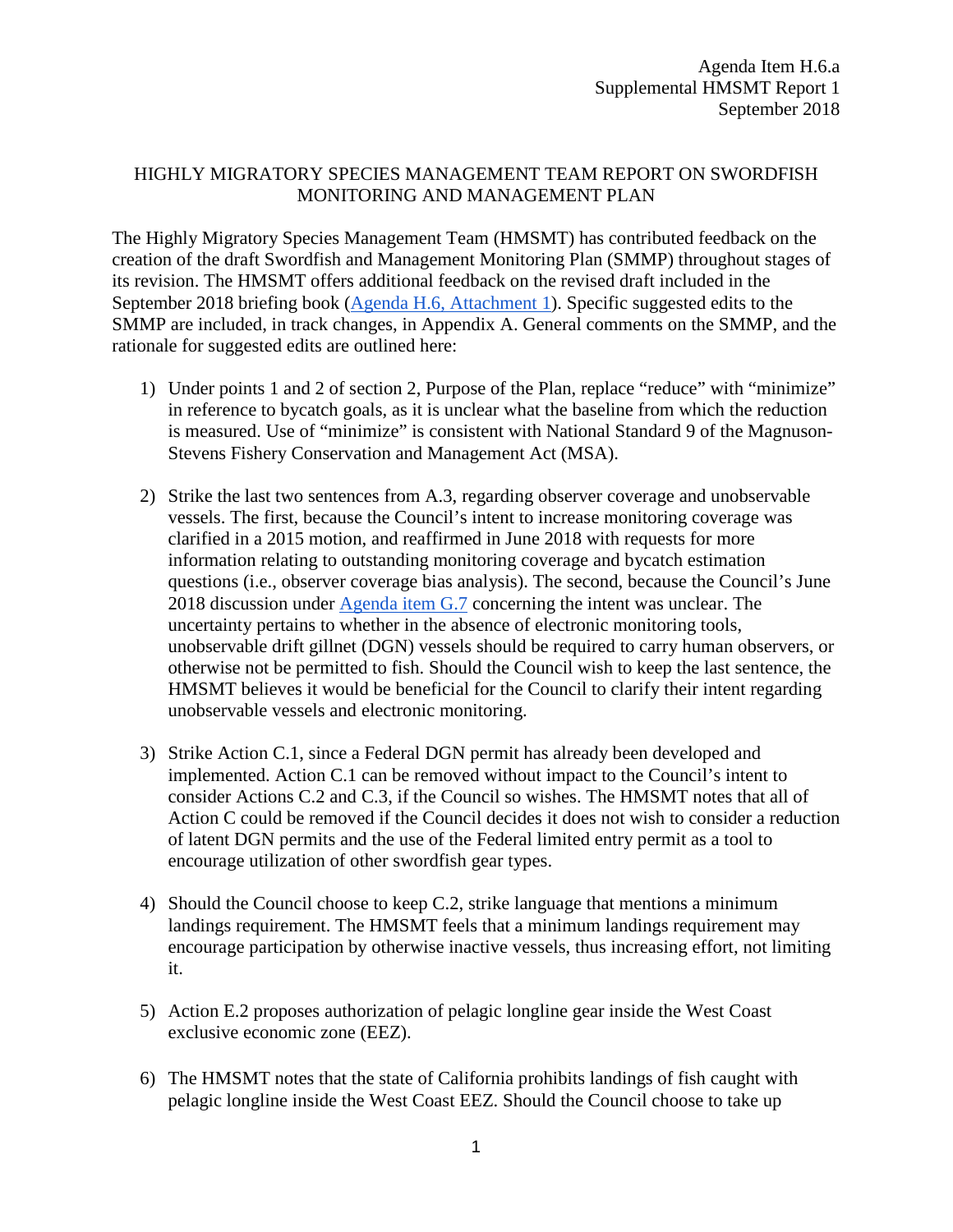pelagic shallow-set longline and deep-set buoy gear (DSBG) authorization concurrently, the HMSMT has concerns about successfully completing related tasks in addition to DSBG exempted fishing permits (EFPs) and other SMMP related workload items.

- 7) Some HMSMT members reiterated concern that inadequate data have been collected from DSBG EFPs to properly inform analyses needed to finalize the authorization of both standard buoy gear and linked buoy gear. In light of the lack of data on potential interactions with both protected species and among fishery participants, the Council should consider postponing final action on DSBG authorization until additional EFP data have been collected.
- 8) The Council could consider adding an action item (or expanding the purpose of the plan) specific to EFPs and its desire to encourage and support future EFPs for new gears to target and harvest swordfish.
- 9) Remove the Road Map section from the actual SMMP text for the purposes of Council adoption for public review. After taking into consideration public comments, the Council should develop a Road Map, or at a minimum a prioritized list of actions as an appendix to the SMMP before finalizing the plan. The appendix would allow for modification of the schedule without having to revise the SMMP itself.

PFMC 09/09/18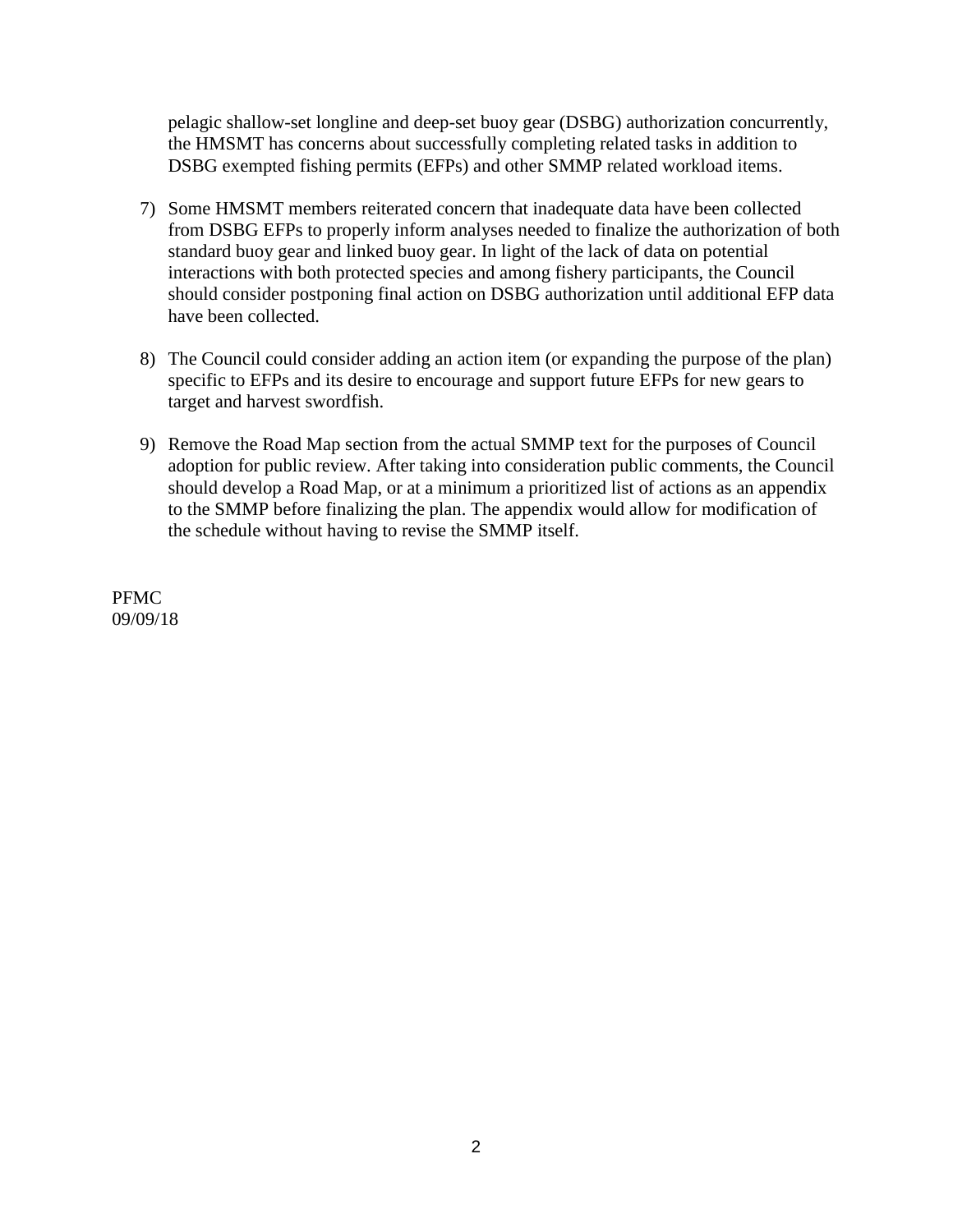# **Appendix A**

## PACIFIC FISHERY MANAGEMENT COUNCIL Pacific Coast Swordfish Fishery Management and Monitoring Plan

DRAFT

## **1 Introduction**

The Pacific Fishery Management Council (Council) manages targeting of swordfish on the West Coast under its Fishery Management Plan for West Coast Fisheries for Highly Migratory Species (HMS FMP). A variety of gears are being used to catch swordfish on the West Coast (i.e., swordfish fishery), including large-mesh drift gillnet (DGN), harpoon, pelagic longline, and deep-set buoy gear (DSBG) (See Appendix A). Pelagic longline gear cannot be used within the U.S. Exclusive Economic Zone (EEZ) of the West Coast (three to 200 nautical miles) and shallow-set longline fishing (SSLL) to target swordfish cannot be conducted both east and west of 150 degrees W. longitude. However, there is a general interest in exploring use of pelagic longline gear on the West Coast. Bycatch of non-target finfish species and incidental take of protected species while targeting swordfish remains an ongoing concern for the Council because protected species, including whales, dolphins, pinnipeds (e.g., seals, sea lions), sea turtles, and seabirds have special status under Federal statutes. Therefore, the Council is required to monitor these fisheries, and reduce or minimize bycatch of these animals to the extent practicable.

Under the Endangered Species Act (ESA) and the Marine Mammal Protection Act (MMPA), various mitigation measures that substantially reduced bycatch of protected species were instituted; however, there has also been a coincidental decline in participation in these fisheries, resulting in a decline in landings as well. In addition, West Coast fishery participants are testing other gears (e.g. DSBG) to target swordfish with minimal bycatch. These topics motivated the Council to consider the swordfish fishery with a more holistic approach. Therefore, in 2015, the Council developed a draft Swordfish Management and Monitoring Plan (SMMP) to articulate the Council's vision and future actions for the West Coast swordfish fishery as a subplan under the Council's HMS FMP.

#### **2 Purpose of the Plan**

This SMMP serves as a guide for the Council to manage the West Coast swordfish fishery based on four fishery management goals:

1. Minimize Reduce protected species bycatch to the extent practicable in the swordfish fishery through mitigation, gear innovation, and individual accountability.

2. Minimize Reduce unmarketable and prohibited finfish catch to the extent practicable in the swordfish fishery through mitigation, gear innovation, and individual accountability.

3. Support the economic viability of the swordfish fishery so that it can meet demand for a fresh, high quality, locally-caught product and reduce reliance on imported seafood.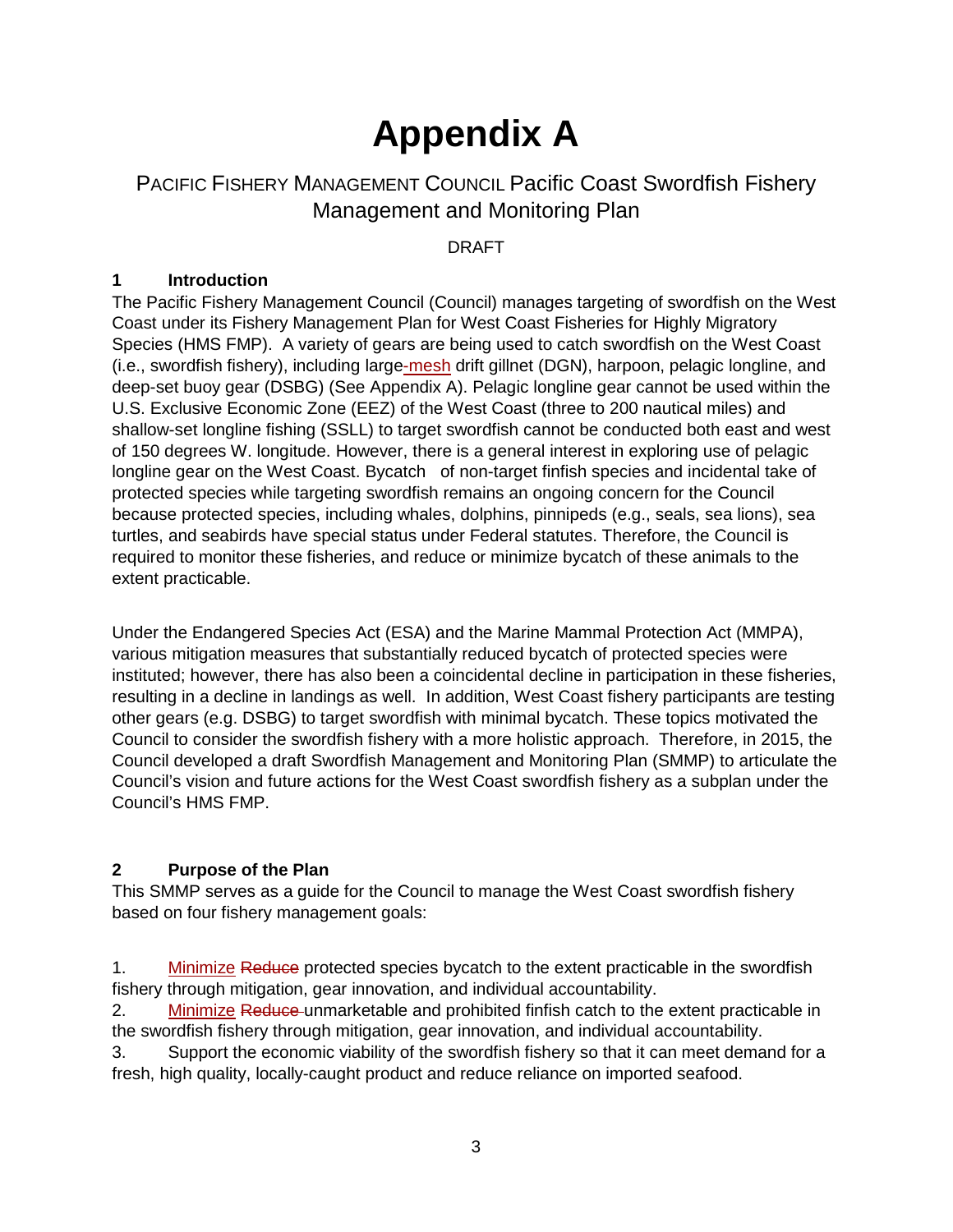4. Promote and support a wide range of harvest strategies for swordfish off the West Coast.

These goals will be achieved through a variety of mitigation and management measures outlined in this SMMP (See Section 3).

The Council intends to minimize non-target finfish and protected species (including sea turtles, marine mammals, and seabirds) bycatch in the West Coast swordfish fishery as a whole to be consistent with National Standard 9 and Section 303 of the Magnuson-Stevens Act to "(a) minimize bycatch and (b) to the extent bycatch cannot be avoided, minimize the mortality of such bycatch."

The Council will continue to minimize bycatch and bycatch mortality of finfish and protected species to the extent practicable while ensuring that the West Coast swordfish fishery remains economically viable. Economic viability encompasses support for a swordfish fishery conducted by vessels with West Coast homeports and increased availability of locally-caught swordfish in the market.

In addition, the Council intends to better integrate fishery management under the HMS FMP with enhanced protection of ESA-listed species and other protected species (e.g. non-ESAlisted seabirds and marine mammals) while promoting and supporting a wide range of harvest strategies that include new or modified gear, and area management considerations.

In 2014, the Council began to consider the best method to develop this SMMP. Initially it was intended as a roadmap for transiting transitioning DGN fishery participants to the use of other gear types. But tThe Plan was broadened to reflect the Council's intent to look at all feasible gear types for targeting swordfish in light of a bycatch reduction goal, including DGN. In June 2014, the Council agreed on a list of policy objectives intended to guide management of the West Coast swordfish fishery with the dual goals of reducing bycatch while maintaining or enhancing its economic viability (See Agenda Item E2 and Council Decision Summary).

Elements of this Plan have appeared in Highly Migratory Species Management Team (HMSMT) Reports for the March and June 2015 Council meetings which also included alternatives and analyses for proposed actions for bycatch reduction in the DGN fishery. The Council reviewed the Plan in September 2015 and again in June and September 2018. Finalization of this Plan will not only facilitate implementation of the actions described below in Section 3, but will also provide an administrative record on the Council's vision going forward for a sustainable swordfish fishery. off of the West Coast. It's intended that a Actions in this plan may be updated or revised by the Council in the future, as needed, to meet the fishery management goals of this SMMP.

#### **3 Actions to Be Taken Under This Plan**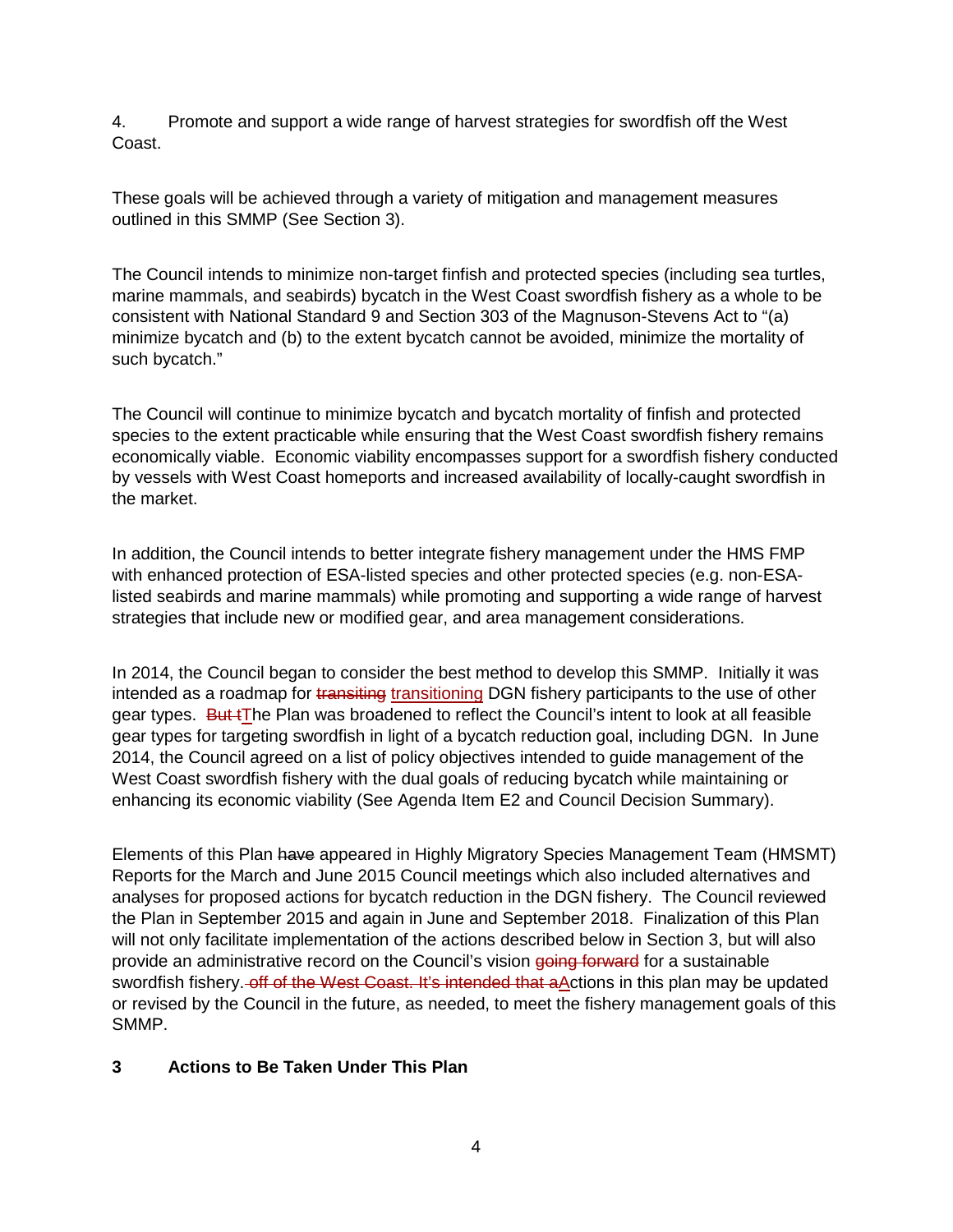## **A. Reduce bycatch in the DGN fishery through hard caps and performance standards**

1. Consider hard caps to limit takes of loggerhead and leatherback sea turtles in the DGN fishery. For example, if a hard cap is reached or exceeded during a fishing season, or during a specified period, a specific time-area closures could go into effect.

2. Continue to review bycatch estimates against performance standards for specified marine mammals, sea turtles, and finfish. The Council may periodically review the efficacy of bycatch estimation methods used to judge performance, and the species for which performance standards are set. Based on trends of bycatch compared to specified performance standards, the Council may recommend additional management measures, as appropriate.

3. Work with NMFS to increase fishery monitoring with the goal of monitoring all vessels by means of either human observers or electronic monitoring technology. Initially, the Council desires a 30% coverage rate across all vessels. For vessels that are unobservable by humans, electronic monitoring (EM) should be used to meet the coverage rate goal.

4. In the absence of 100% monitoring, use the best available statistical methods to estimate rare event bycatch.

5. Explore the use of dynamic ocean modeling tools, such as EcoCast, as part of an individual accountability-based management strategy.

## **B. Develop deep-set buoy gear**

1. Evaluate the results of fishing under EFPs, including deep-set linked buoy gear, recommended by the Council and issued by NMFS.

2. Complete HMS FMP amendment and regulatory processes to authorize a DSBG fishery.

3. As part of fishery authorization, Consider a Federal limited entry program for DSBG including qualification criteria, taking into account current participation in the West Coast swordfish fishery.

## **C. Limit fishing effort in the DGN fishery**

Explore ways to leverage Federal DGN fishery limited entry permits to reduce bycatch, noting that implementation of the Federal permit may result in some natural attrition of permit holders. For example, as of June 2018, only two-thirds of state limited entry permit holders had applied for the Federal limited entry permit.

2. Determine the appropriate number of Federal limited entry permits based on the fishery management goals within this SMMP. Explore mechanisms to retire excess permits, including compensating holders for retiring permits. For example, a minimum landings requirement during some recent time-period could be required to retain a permit.

3. Explore use of the Federal limited entry permit to encourage DGN fishery participants to utilize other gear types. For example, the Federal limited entry permit regulations could be amended to include permit endorsements for other gear types such as pelagic longline and/or DSBG (if managed through limited entry) or to encourage swapping a DGN permit for a limited entry permit for another fishery/gear type.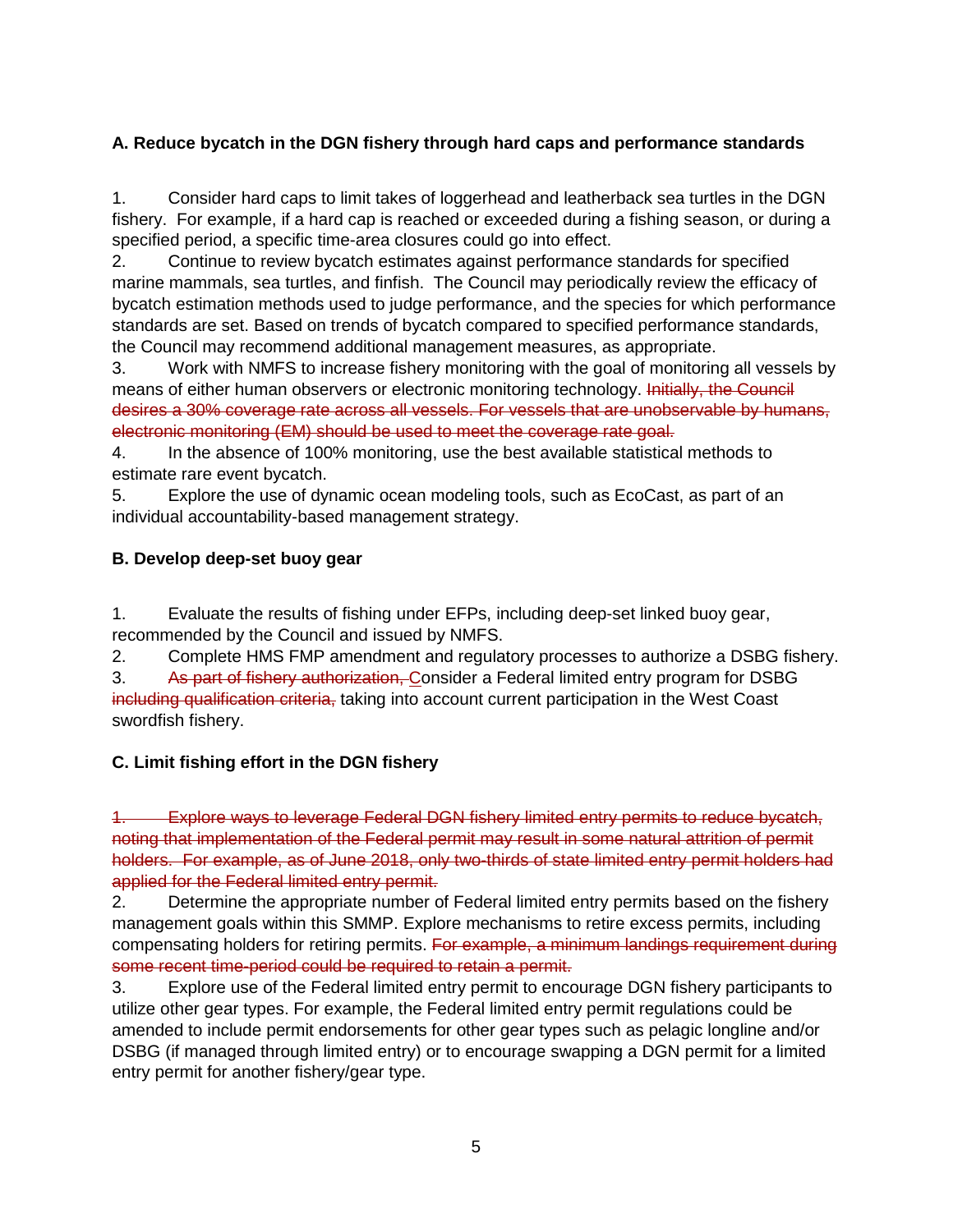#### **D. Allow DGN vessels to access the PLCA**

1. The Pacific Leatherback Conservation Area (PLCA) was implemented in 2001 to mitigate takes of endangered Pacific leatherback sea turtles. It covers an area of the EEZ from Monterey Bay in California to the central Oregon coast and is closed to DGN fishing each year from August 15 to November 15. Based on exempted fishing permit (EFP) performance within the PLCA, consider allowing access to the PLCA with individual vessel and/or fishery accountability for bycatch using limits such as hard caps on leatherback sea turtles.

2. Explore the use of dynamic ocean modeling tools, such as EcoCast, as part of an individual accountability based management regime that would allow DGN vessels to fish in specified areas within the boundaries of the current PLCA.

#### **E. Develop longline fisheries**

1. Revisit the 2009 proposed action to authorize a SSLL fishery outside the West Coast EEZ in light of current conditions including West Coast landings by Hawaii-permitted SSLL vessels.

2. Revisit the current FMP prohibition on the use of pelagic longline gear inside the West Coast EEZ.

3. Consider qualification criteria for a Federal limited entry SSLL permit in the context of Federal permitting for other swordfish gear types.

4. Explore the feasibility of, through exempted fishing permits, new pelagic longline gear designs or management strategies.

#### **4 Road Map for Implementing Actions under this Plan**

Actions related to this Plan that are included in Council's "Year-at-a-Glance" planning document (Agenda Item C.11, Supplemental Attachment 3, June 2018) are listed below. The Council may decide to supplement this section of the Plan by identifying additional actions over a longer time frame.

#### September 2018

1. Review updates to this Swordfish Monitoring and Management Plan

2. Consider proposed changes to the DGN performance metrics methodology

#### November 2018

- 1. Scoping of FMP amendment authorizing a SSLL fishery outside the EEZ
- 2. Review new proposed performance metrics based on new methodology (tentative)

#### **March 2019**

1. Adopt a range of alternatives for FMP amendment authorizing a SSLL fishery outside the